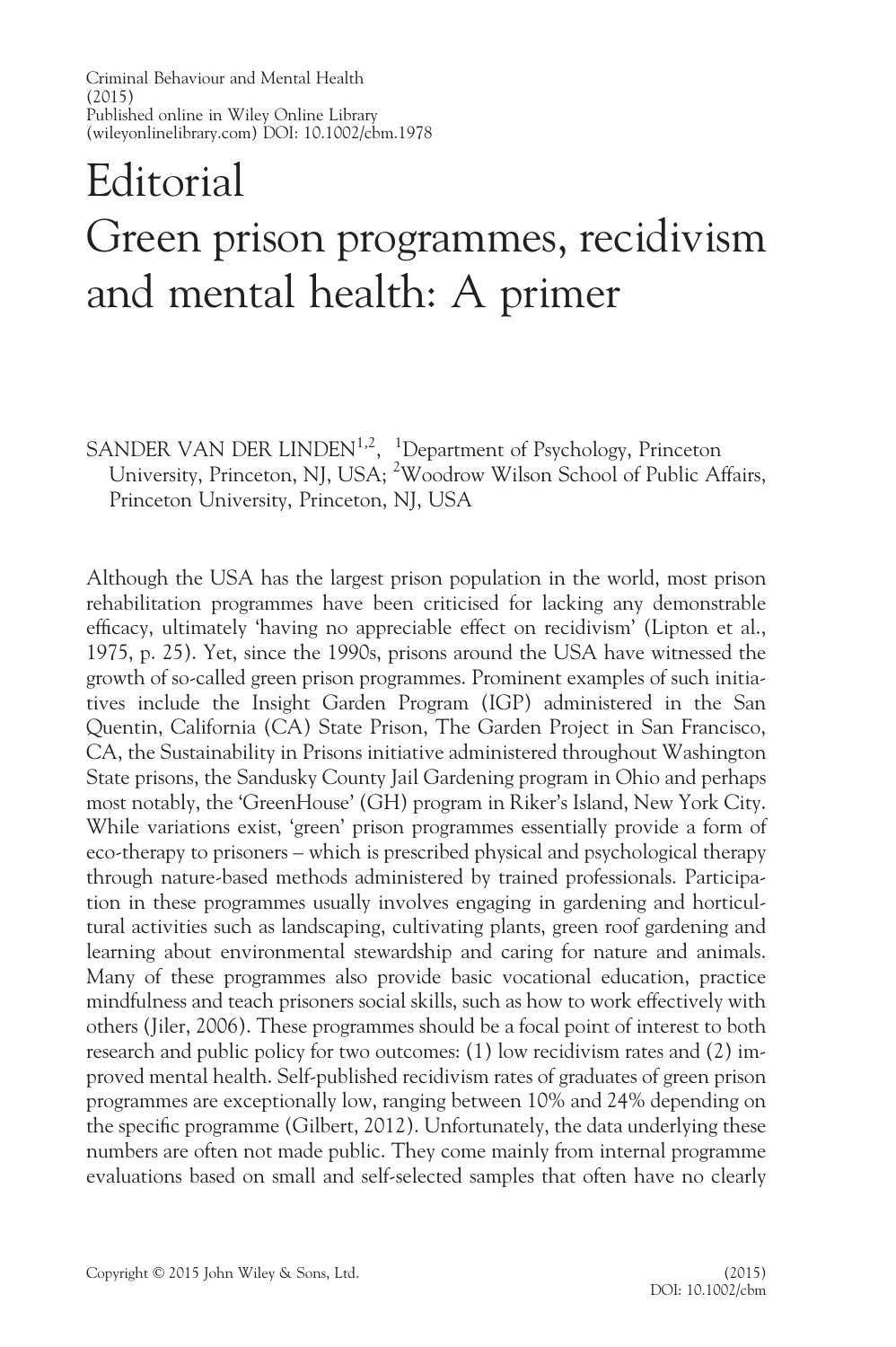defined or matched reference group. Moreover, no systematic long-term evaluations of such programmes have been conducted, partly because obtaining criminal record data for prisoners after their release from such programmes is often challenging. Nonetheless, limited post-conviction release data for one of the largest 'green prison' programmes in the country, the Riker's GreenHouse/GreenTeam programs [\(https://thehort.org/horttherapy\\_greenhouse.html](https://thehort.org/horttherapy_greenhouse.html)), were made available by Laichter (2008). New York state identification numbers were collected by the GreenHouse staff and submitted to the New York State Division of Criminal Justice Statistics, who tabulated and aggregated unsealed convictions post-release from Rikers for 568 formerly incarcerated GreenHouse and GreenTeam program participants released between 1999 and 2007. In order to gauge the efficacy of these programmes, I compared their 1- and 3-year reconviction rates to those for (1) New York state as a whole over the closest matching period for which data are available (2001–2008), (2) the latest national/federal statistics (2005) and (c) Riker's long-term average reconviction rate for the general inmate population (Figure 1). It is clear that the 1- and 3-year recidivism rates of prisoners released from Riker's Green program are significantly lower than those for all prisoners released in the state of New York during the matched period (1 year – 8.92%,  $Z = 5.03$ ,  $p < 0.01$ ;  $3 \text{ years} - 10.17\%$ ,  $Z = -4.89$ ,  $p < 0.01$ , proportion tests). It is of note that the recidivism rates for New York state prisoners are almost identical to the national numbers, which have changed little since 1983 (BJS, 2015). Similar differences are observed for smaller green prison programmes, such as the IGP in San



Figure 1: Recidivism rates of Riker's Green program compared with state, national and prison average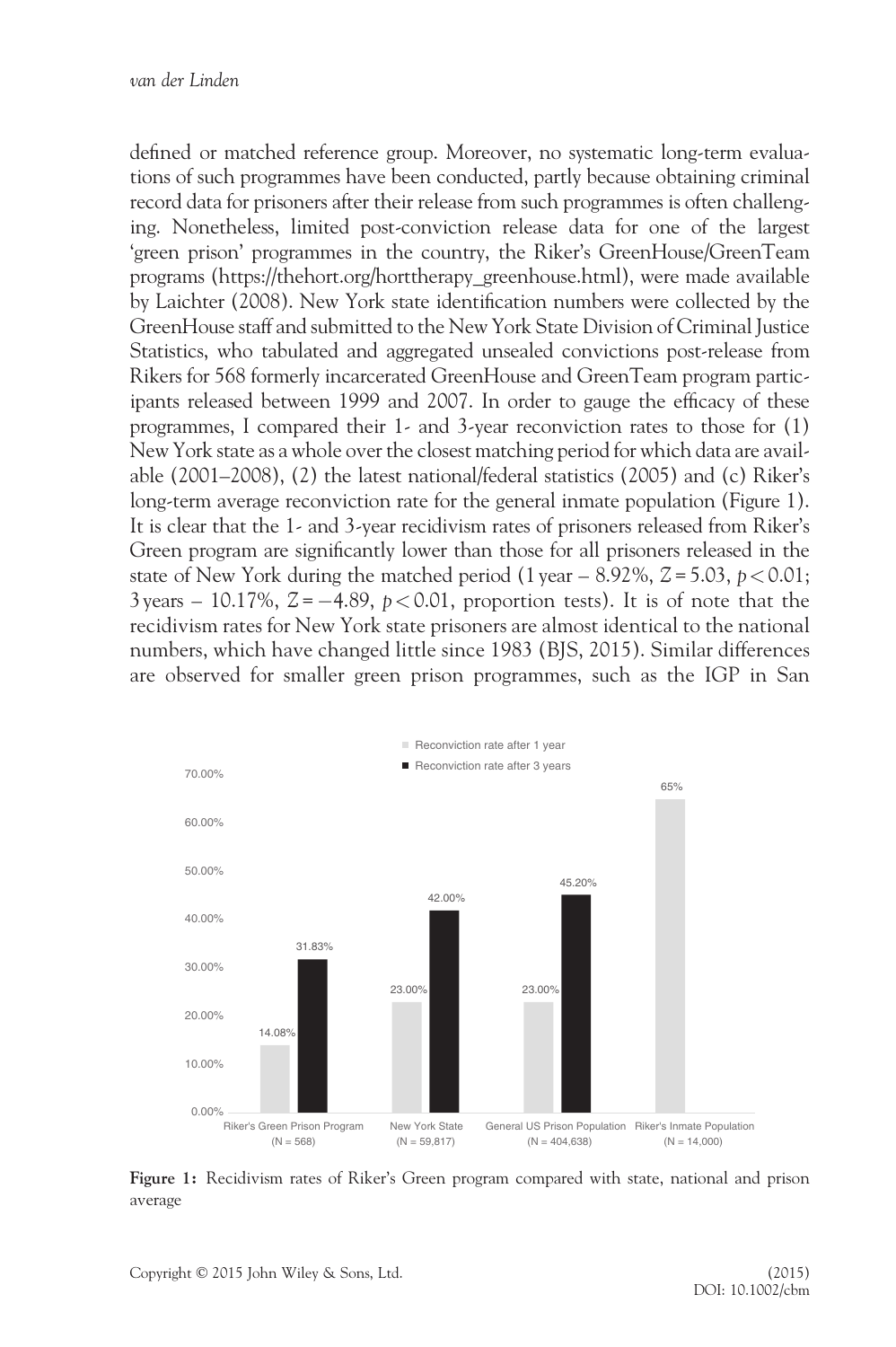Quentin, CA. Out of the 117 IGP prisoners who were paroled between 2004 and 2010, only 10% returned to prison within 3 years (Benham, 2014). This is significantly lower than California's average recidivism rate (64%) over the same period (CDCR, 2014;  $Z = -12.16$ ,  $p < 0.01$ ).

The success rate of green prison programmes is not entirely unexpected. Prison environments are often bleak, chaotic, overcrowded and isolating, with little access to nature. Garden programmes offer an opportunity for relaxation and relief from such harsh social environments (Lindemuth, 2007). Environmental psychology – or the study of how people interact with their sociophysical environment (Gifford, 2014) – can offer valuable insights into the success of these programmes. A recent meta-analysis of over 240 studies, for example, provides support for the physical and mental health benefits of nature-assisted therapy in a variety of clinical settings, from treating physical pain to mental illness (Annerstedt and Währborg, 2011). Long-standing research in environmental psychology and cognitive neuroscience has shown that nature is restorative; even brief exposure to the natural environment can promote physical and mental health, including improved cognitive functioning (Kaplan and Kaplan, 1983; Ulrich, 1984), psychological well-being and lower stress and blood pressure (Ulrich et al., 1991; Selhub and Logan, 2012; MacKerron and Mourato, 2013; White et al., 2013; Bratman et al., 2015). Exposure to nature may also promote cooperative behaviour and pro-social values (Zelenski et al., 2015).

Some of these findings have been replicated in prison populations. Moore (1981), for example, found that cells with window views of grass and trees are generally associated with fewer prisoner sick calls. Results from qualitative interviews with (former) green prison programme participants can help to illuminate some of the mechanisms that contribute to the success of these initiatives. For example, garden programmes often promote feelings of purpose, self-efficacy and self-worth among prisoners who then feel less depressed, less aggressive and more relaxed (Waitkus, 2004; Laichter, 2008; Benham, 2014). The clinical relevance of green prison programmes has also been compared with other 'new generation' rehabilitation initiatives. For instance, a randomised trial with 48 San Francisco inmates showed that nature therapy was significantly better for improving psychosocial functioning, reducing risk taking and lowering substance abuse and depression (Rice and Lremy, 1998; Richards and Kafami, 1999). Yet, the long-term efficacy of 'green' prison programmes has not been systematically evaluated. Moreover, existing studies tend to be based on relatively small samples, often lack untreated or 'treatment as usual' controls or comparison groups of prisoners who participate in other (or multiple) rehabilitation initiatives. Nevertheless, these results are promising and should capture the attention of scholars so that larger scale, long-term systematic research can be instituted, which, in turn, could help practitioners press public policy makers for this potentially cost-effective method of reducing long-term recidivism and improving the mental health of society's prison population.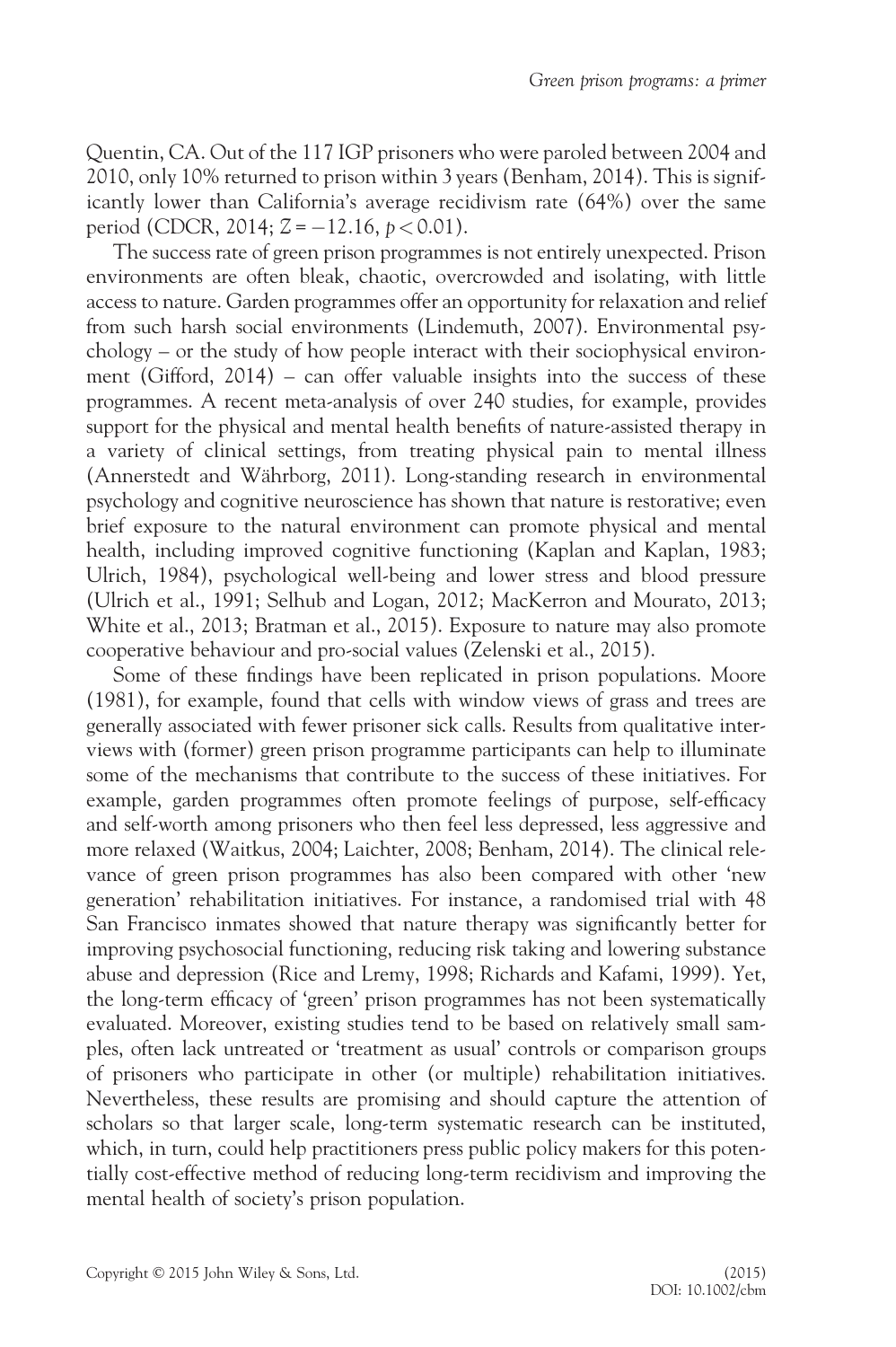- Annerstedt M, Währborg P (2011) Nature-assisted therapy: Systematic review of controlled and observational studies. Scandinavian Journal of Public Health 39: 371–388.
- Benham M (2014) From utility to significance: Exploring ecological connection, ethics, and personal transformation through a gardening and environmental literacy program within San Quentin prison. (Master's thesis). San Jose State University: San Jose, CA
- Bratman GN, Hamilton PJ, Hahn KS, Daily HC, Gross JJ (2015) Nature experience reduces rumination and subgenual prefrontal cortex activation. Proceedings of the National Academy of Sciences USA . DOI:10.1073/pnas.1510459112(online first).
- Bureau of Justice Statistics (BJS, 2015) Reentry trends in the U.S. [http://www.bjs.gov/content/](http://www.bjs.gov/content/reentry/recidivism.cfm) [reentry/recidivism.cfm](http://www.bjs.gov/content/reentry/recidivism.cfm) [June 30, 2015].
- California Department of Corrections and Rehabilitation (CDCR, 2014) Outcome evaluation report. [http://www.cdcr.ca.gov/adult\\_research\\_branch/](http://www.cdcr.ca.gov/adult_research_branch/) [August 5, 2015].
- Durose MR, Cooper AD, Snyder HN (2014) Recidivism of prisoners released in 30 states in 2005: Patterns from 2005 to 2010. US Department of Justice. Office of Justice Programs. Bureau of Justice Statistics. Washington, DC.
- Gifford R (2014) Environmental psychology matters. Annual Review of Psychology 65: 541–579.
- Gilbert E (2012) Urban garden programs reach out to inmates and at-risk populations. [http://www.](http://www.worldwatch.org/urban-garden-programs-reach-out-inmates-and-risk-populations) [worldwatch.org/urban-garden-programs-reach-out-inmates-and-risk-populations](http://www.worldwatch.org/urban-garden-programs-reach-out-inmates-and-risk-populations) [March 6, 2012]. Washington DC: Worldwatch Institute.
- Herrschaft B, Hamilton Z (2011) Recidivism among parolees in New York city, 2001–2008. Center for Court Innovation Research. New York, NY.
- Jiler J (2006) Doing Time in the Garden: Life Lessons Through Prison Horticulture. Oakland, CA: New Village Press.
- Kaplan R, Kaplan S (1983) Cognition and Environment: Functioning in an Uncertain World. New York, NY: Praeger.
- Laichter A (2008) Reentry and the role of bridged programming: Reconnecting former prisoners and their communities. (Master's thesis). Columbia University: New York, NY.
- Lindemuth AL (2007) Designing therapeutic environments for inmates and prison staff in the United States: Precedents and contemporary applications. Journal of Mediterranean Ecology 8: 87–97.
- Lipton D, Martinson R, Wilks J (1975) The Effectiveness of Correctional Treatment: A Survey of Treatment Evaluation Studies. New York: Praeger.
- MacKerron G, Mourato S (2013) Happiness is greater in natural environments. Global Environmental Change 23: 992–1000.
- Moore EO (1981) A prison environment's effect on health care service demands. Environmental Systems 11: 17–34.
- Rice JS, Lremy L (1998) Impact of horticultural therapy on psychosocial functioning among urban jail inmates. Journal of Offender Rehabilitation 26: 169–191.
- Richards HJ, Kafami DM (1999) Impact of horticultural therapy on vulnerability and resistance to substance abuse among incarcerated offenders. Journal of Offender Rehabilitation 29: 183–193.
- Selhub EM, Logan AC (2012) Your Brain on Nature: The Science of Nature's Influence on Your Health, Happiness and Vitality. Ontario, CA: John Wiley & Sons.
- Ulrich RS (1984) View through a window may influence recovery from surgery. Science 224: 420–421.
- Ulrich RS, Simons RF, Losito BD, Fiorito E, Miles MA, Zelson M (1991) Stress recovery during exposure to natural and urban environments. Journal of Environmental Psychology 11: 201–230.
- Waitkus K (2004) The impact of a garden program on the physical environmental and social climate of a prison yard at San Quentin State Prison (Master's thesis). Pepperdine University: Los Angeles, CA.